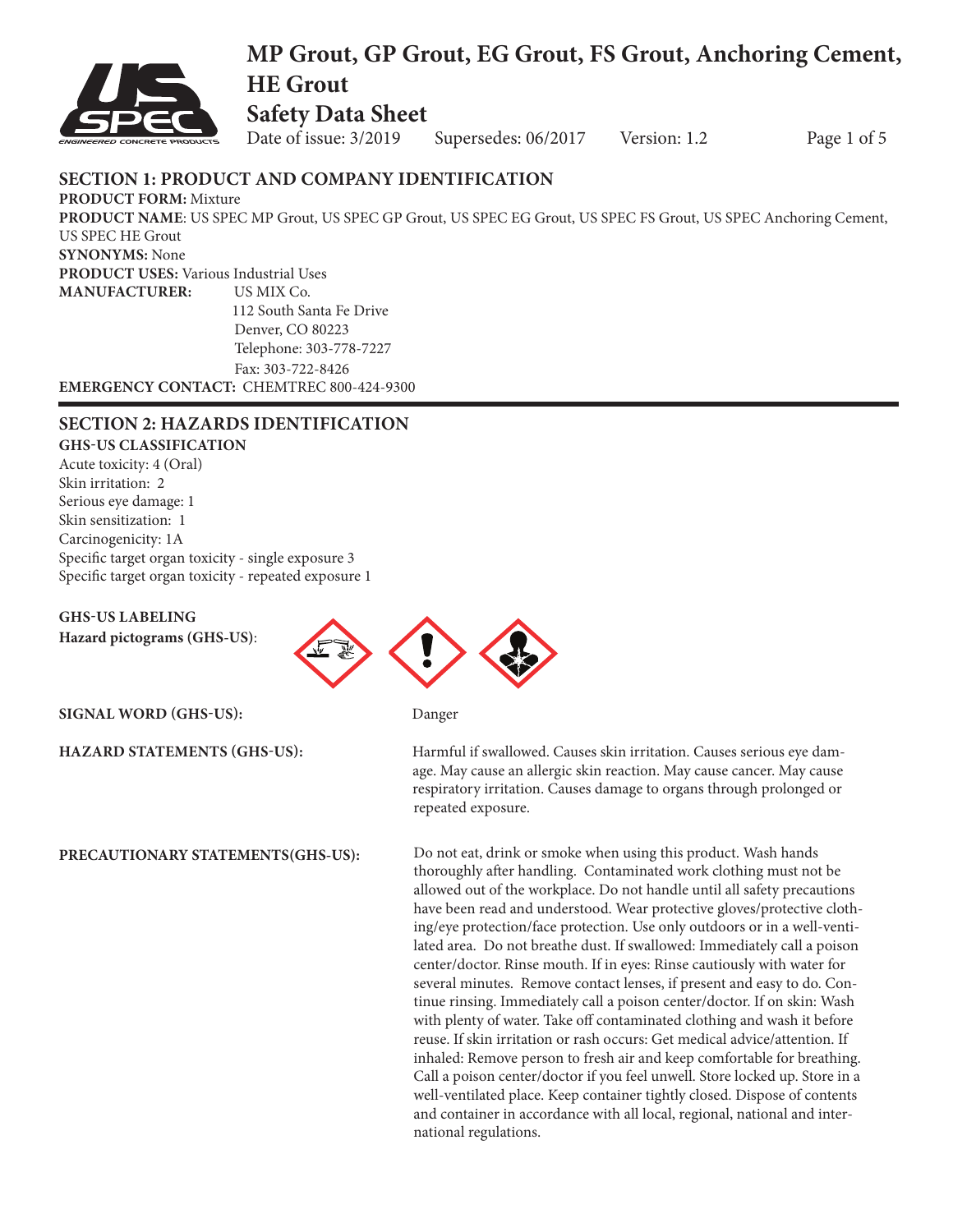## **SECTION 3: COMPOSITION/INFORMATION ON INGREDIENTS**

| <b>INGREDIENT</b>                                                                                                                       | CAS NO.                 | <b>PERCENT</b> |
|-----------------------------------------------------------------------------------------------------------------------------------------|-------------------------|----------------|
| Portland Cement                                                                                                                         | 65997-15-1              | $20 - 60$      |
| Crystalline Silica                                                                                                                      | 14808-60-7              | $30 - 60$      |
| Calcium Oxide                                                                                                                           | $1305 - 78 - 81$        | $0 - 10$       |
| Calcium Aluminate                                                                                                                       | 65997-16-2              | $0 - 15$       |
| Fly Ash                                                                                                                                 | 68131-74-8 <sup>2</sup> | $0 - 10$       |
| Silica Fume                                                                                                                             | 69012-64-2              | $0 - 5$        |
| <sup>1</sup> FS Grout, HE Grout<br><sup>2</sup> HE Grout                                                                                |                         |                |
| The exact percentage (concentration) of composition has been withheld as a trade secret in accordance with paragraph (i) of §1910.1200. |                         |                |

#### **SECTION 4: FIRST AID MEASURES**

**INHALATION:** Move to fresh air. If cough, irritation, difficulty in breathing persist or develop, call a physician.

**SKIN CONTACT:** Do not rub skin. Rinse skin free of material with water to avoid abrasion of skin. Wash thoroughly with soap and water.

**INGESTION:** Administer milk or water. DO NOT induce vomiting. Call a physician or Poison Control Center immediately. DO NOT give anything orally to an unconscious person.

**EYE CONTACT:** Do not rub eyes. Flush with water for 15 minutes. Call a physician.

### **SECTION 5: FIRE FIGHTING MEASURES**

**FLASH POINT (TAG CLOSED CUP):** Non-Flammable **FLAMMABLE LIMITS** LEL: NA UEL: NA **EXTINGUISHING MEDIA:** NA **SPECIAL FIRE FIGHTING PROCEDURES:** NA **UNUSUAL FIRE AND EXPLOSION HAZARDS:** NA

## **SECTION 6: ACCIDENTAL RELEASE MEASURES**

**STEPS TO BE TAKEN IN CASE MATERIAL IS RELEASED OR SPILLED:** No hazard. Vacuum or sweep up and dispose of in standard landfill. Avoid excessive dusting.

## **SECTION 7: HANDLING AND STORAGE**

**PRECAUTIONS TO BE TAKEN IN HANDLING AND STORAGE:** Store material on pallets in a dry location. Avoid contact with eyes or skin.

#### **SECTION 8: EXPOSURE CONTROLS/PERSONAL PROTECTION AIRBORNE EXPOSURE LIMITS:**

| <b>INGREDIENT</b>  | <b>OSHA PEL</b>       | <b>ACGIH TLV</b>      |
|--------------------|-----------------------|-----------------------|
| Portland Cement    | 5 mg/m $^3$           | $mg/m^3$              |
| Crystalline Silica | $0.05 \text{ mg/m}^3$ | $.025 \text{ mg/m}^3$ |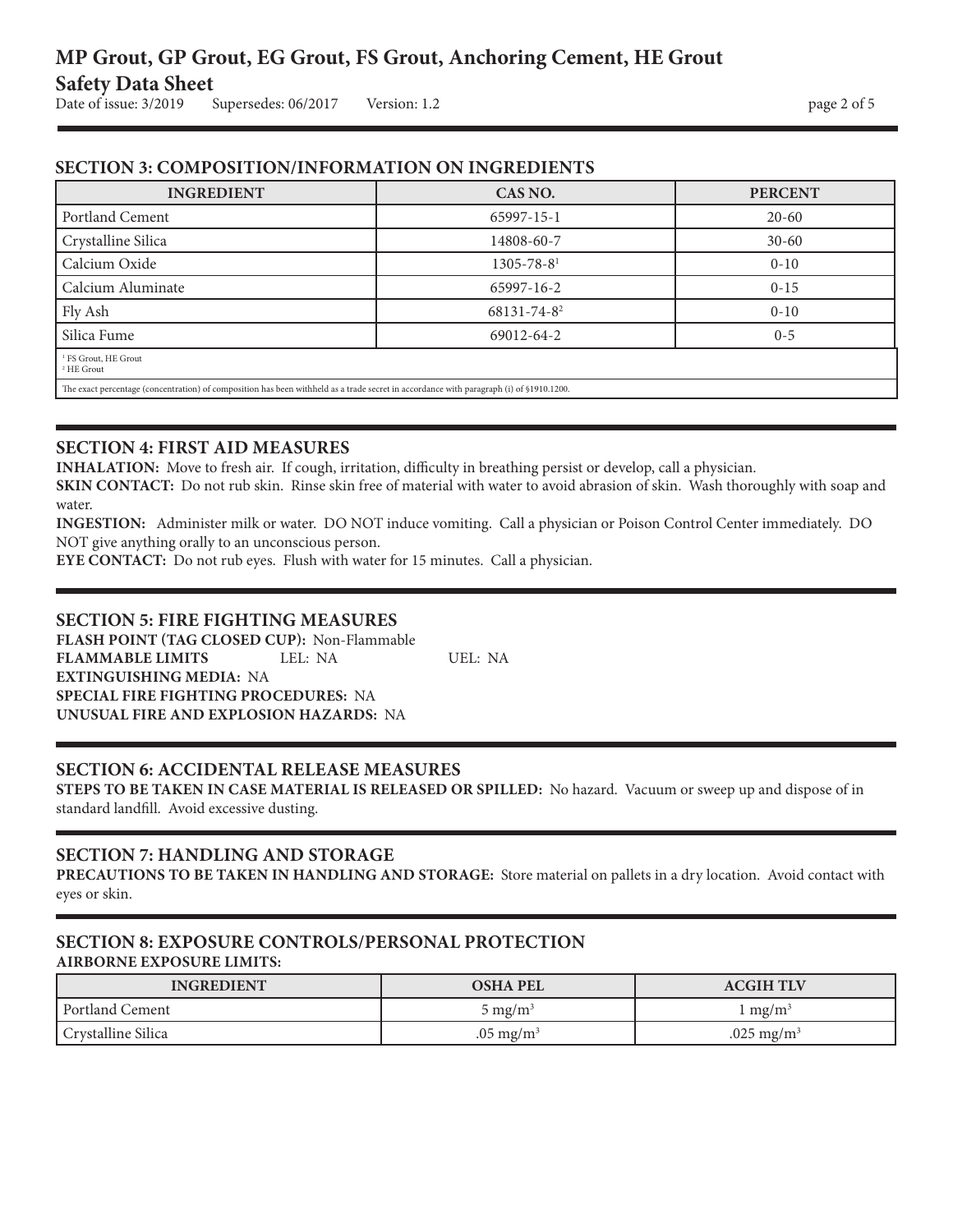## **SECTION 8: EXPOSURE CONTROLS/PERSONAL PROTECTION (CONTINUED)**

#### **CONTROL MEASURES:**

**RESPIRATORY PROTECTION:** A NIOSH approved dust mask is recommended according to OSHA regulation 29 CFR 1910.134. **VENTILATION:** Fan or forced air exhaust. If ventilation is inadequate use respiratory protection.

**PROTECTIVE GLOVES:** Use rubberized gloves according to OSHA regulation 29 CFR 1910.138.

**EYE PROTECTION:** Wear safety goggles or face shield according to OSHA regulation 29 CFR 1910.133.

**OTHER PROTECTIVE CLOTHING OR EQUIPMENT:** Safety showers, eye wash stations and washing facilities should be available. **WORK/HYGIENIC PRACTICES:** Wash thoroughly with soap and water before eating, smoking or using washroom. Remove and wash contaminated clothing before re-use.

#### **SECTION 9: PHYSICAL AND CHEMICAL PROPERTIES**

**APPEARANCE:** Grey Powder **ODOR:** None **BOILING POINT:** NA **FREEZING / MELTING POINT:** NA **VAPOR PRESSURE (MM HG):** NA **EVAPORATION (BUTYL ACETATE = 1):** NA **VAPOR DENSITY (AIR = 1):** NA **WATER SOLUBILITY:** Negligible **SPECIFIC GRAVITY (H20=1):** 2.2 **OTHER SOLUBILITIES:** None Known **pH:** NA **VOC CONTENT:** 0 g/L

#### **SECTION 10: STABILITY AND REACTIVITY**

**STABILITY:** Stable **CONDITIONS TO AVOID:** NA **INCOMPATIBILITY (MATERIALS TO AVOID):** NA **HAZARDOUS DECOMPOSITION (BYPRODUCTS):** NA **HAZARDOUS POLYMERIZATION:** Will not occur

## **SECTION 11: TOXICOLOGICAL INFORMATION**

**ROUTES OF ENTRY** Inhalation? Yes Skin? Yes Ingestion? Yes Eyes? Yes

# **HEALTH HAZARDS**

**ACUTE TOXICITY/EFFECTS**: Harmful if swallowed

| <b>CRYSTALLINE SILICA 14808-60-7</b> |                     |
|--------------------------------------|---------------------|
| Rat<br>LD50 Oral                     | $500 \text{ mg/kg}$ |

| CALCIUM ALUMINATE 65997-16-2 |            |
|------------------------------|------------|
| LD50 Oral Rat                | 2000 mg/kg |

| CALCIUM OXIDE 1305-78-8 |                     |
|-------------------------|---------------------|
| l LD50 Oral Rat         | $500 \text{ mg/kg}$ |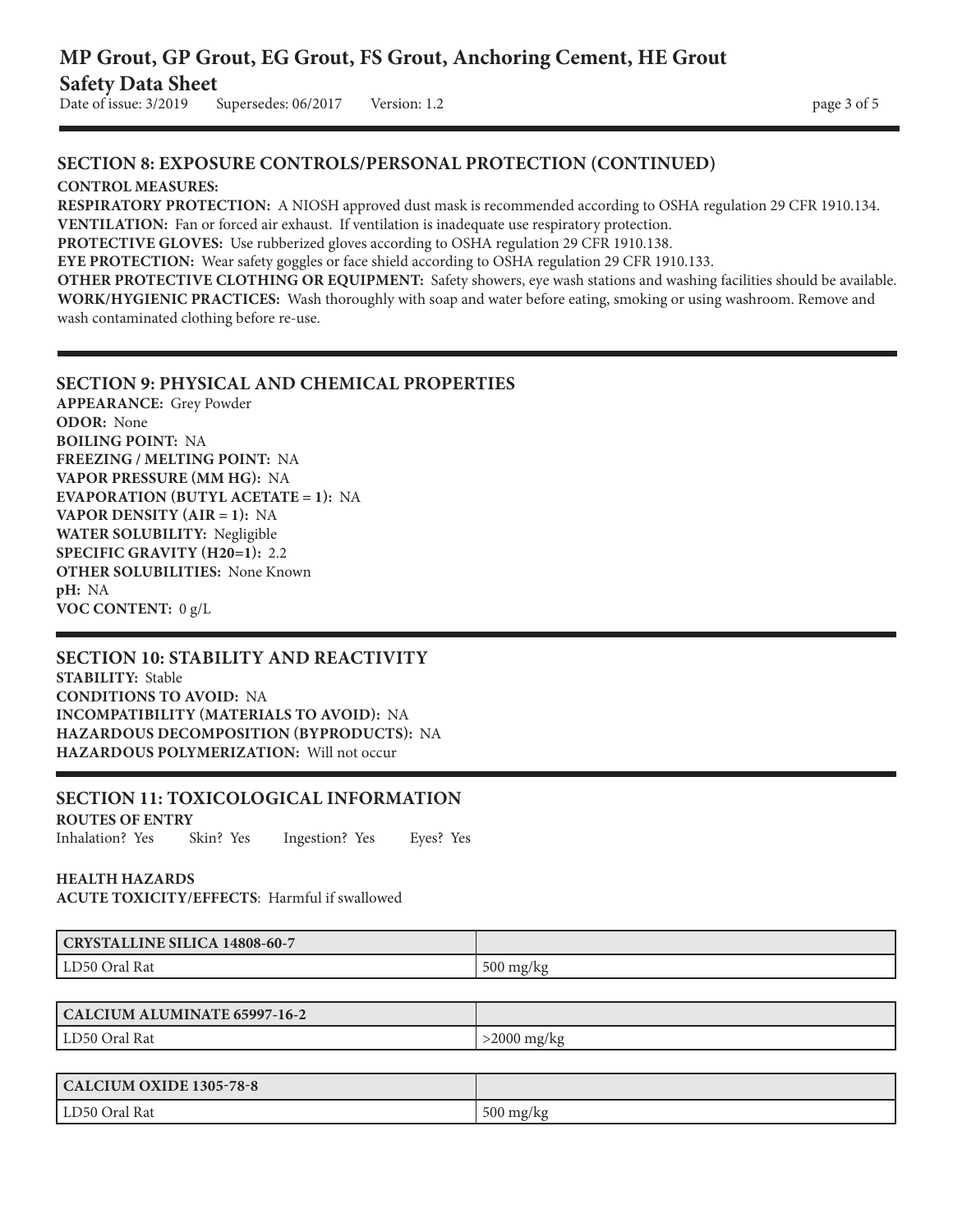## **MP Grout, GP Grout, EG Grout, FS Grout, Anchoring Cement, HE Grout Safety Data Sheet** Date of issue:  $3/2019$  Supersedes:  $06/2017$  Version: 1.2 page 4 of 5

## **SECTION 11: TOXICOLOGICAL INFORMATION (CONTINUED)**

**INHALATION:** Repeated inhalation of respirable dust over extended periods of time may cause injury to the lungs (silicosis).

**SKIN CONTACT:** May cause irritation, burns and tissue damage.

**INGESTION:** May cause caustic burns in the mouth, esophagus and stomach.

**EYE CONTACT:** May cause burning and corneal edema.

**GERM CELL MUTAGENICITY**: Based on available data, the classification criteria are not met.

**CARCINOGENICITY**: May cause cancer.

| CRYSTALLINE SILICA 14808-60-7          |  |
|----------------------------------------|--|
| IARC Group                             |  |
| National Toxicity Program (NTP) Status |  |

**REPRODUCTIVE TOXICITY**: Based on available data, the classification criteria are not met.

**SPECIFIC TARGET ORGAN TOXICITY (SINGLE EXPOSURE)**: May cause respiratory irritation.

**SPECIFIC TARGET ORGAN TOXICITY (REPEATED EXPOSURE):** Causes damage to lungs through prolonged or repeated exposure. (Respirable crystalline silica in the form of quartz or cristobalite from occupational sources is listed by the International Agency for Research on Cancer (IARC) and National Toxicology Program (NTP) as a lung carcinogen. Prolonged exposure to respirable crystalline silica has been known to cause silicosis, a lung disease, which may be disabling. While there may be a factor of individual susceptibility to a given exposure to respirable silica dust, the risk of contracting silicosis and the severity of the disease is clearly related to the amount of dust exposure and the length of time (usually years) of exposure.)

**ASPIRATION HAZARD:** Based on available data, the classification criteria are not met.

**SYMPTOMS/INJURIES AFTER INHALATION**: May cause respiratory tract irritation.

**SYMPTOMS/INJURIES AFTER SKIN CONTACT**: Causes skin irritation. May cause burns in the presence of moisture. Skin contact during hydration may slowly develop sufficient heat that may cause severe burns possibly resulting in permanent injury. Do not allow product to harden around any body part or allow continuous, prolonged contact with skin. Handling can cause dry skin. May cause sensitization by skin contact.

**SYMPTOMS/INJURIES AFTER EYE CONTACT**: Causes serious eye damage. May cause burns in the presence of moisture. Symptoms may include discomfort or pain, excess blinking and tear production, with possible redness and swelling.

**SYMPTOMS/INJURIES AFTER INGESTION**: Harmful if swallowed. May cause stomach distress, nausea or vomiting.

**OTHER INFORMATION**: Likely routes of exposure: ingestion, inhalation, skin and eye.

#### **SECTION 12: ECOLOGICAL INFORMATION TOXICITY**

No ecological consideration when used according to directions. Normal dilution of this product to drains, sewers, septic systems and treatment plants is not considered environmentally harmful.

| CALCIUM ALUMINATE 65997-16-2 |                                                  |
|------------------------------|--------------------------------------------------|
| EC50 Crustacean Toxicity     | [ 6.6 mg/L (48 hr. Daphnia magna)                |
| LC50 Fish Toxicity           | $\vert$ >100 mg/L (96 hr. Oncorhynchus mykiss)   |
| ECr50 Algae Toxicity         | 5.6 mg/L (72 hr. Pseudokirchnerella subcapitata) |

#### **PERSISTENCE AND DEGRADABILITY**

No data available **ELIMINATION INFORMATION** No data available **BIOACCUMULATIVE POTENTIAL** No data available **MOBILITY IN SOIL** No data available **OTHER ADVERSE EFFECTS** No data available